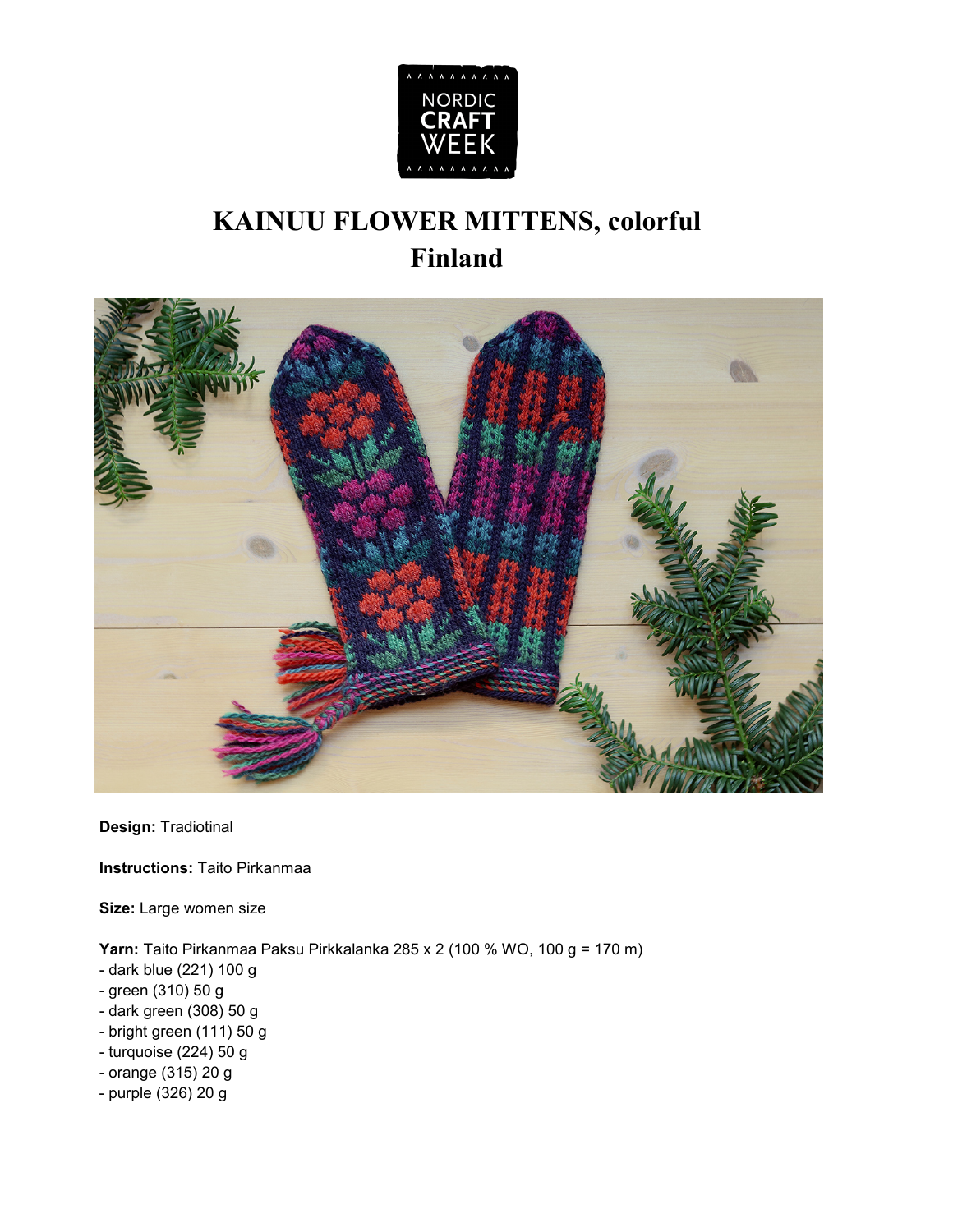- red (204) 20 g

**Needles:** 21⁄2 mm or 3 mm DPNs (to obtain gauge).

**Gauge:** 10 cm = 29 sts ja 27 rnds. Check the gauge and change needles if needed. If you want bigger size, use larger needles.

**Instructions:** Cast on 56 sts using MC, knit 1 round. Next work the braid (see colors from chart). You need to work rnds 1 and 2 to make one braid. is formed from 2 rnds. Rnd 1: purl using two colors. Purl 1 st with green, leave the yarn in front of the work, purl 1 st using orange, leave the yarn in front of the work. Slip green yarn over the orange yarn and purl 1 st with green yarn. Slip orange yarn over the green yarn, and purl 1 st with orange yarn. Continue like this until end of the rnd. Rnd 2: knit to end with MC. Repeat these 2 rnds using colors mentioned in chart. Leave appr. 7 cm end of braid yarns on RS of the work. Continue according the chart for 32 rnds. Place 9 sts for thumb on scrap yarn. Cast on new sts and continue colorwork for 28 rnds. Start decreases on every rnd, on needles 1 and 3: k1, ssk, k to end of needle. On needles 2 and 4 k to last 3 sts, k2tog, k1. When you have 4 sts left, cut yarn and pull through remaining sts. Thumb: Place sts from scrap yarn on needle, pick up sts from the the edge of cast on sts and both ends = 19-21 sts. Divide sts on 3 needles and work colorwork (palm) for 5 cm. Decrease then in the end of each (k2tog) on every rnd. When you have 3 sts left, cut yarn and pull through remaining sts. Make other mitten mirrored.

**Finishing:** Make tassels using the ends of braid yarns (7 cm). Weave in ends. Steam lightly.

**Care:** Handwash in lukewarm 30 degrees water using mild soap, gently squeezing. Changes in water temperature and hard brushing cause felting. Shape when damp and let dry flat in airy place. Steam lightly.

Translation Heli Rajavaara.

See the model next page.